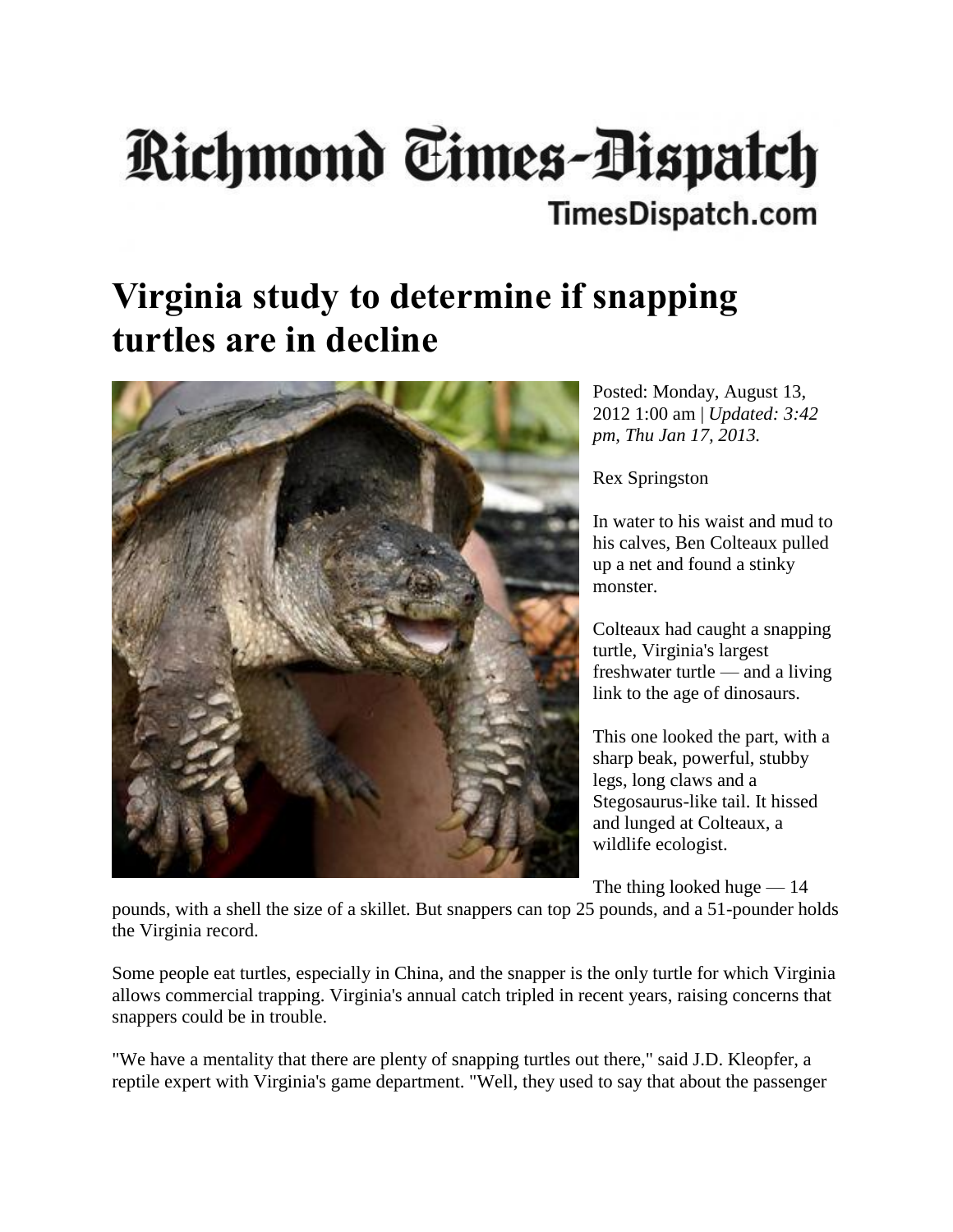pigeon, the buffalo and other species that have either gone extinct or have pretty much been decimated. So we want to get a better grasp on this."

Colteaux, Kleopfer and others began checking turtle traps last month for a three-year, \$100,000 study to determine how the snapper population is doing. On this day in early August, they were working swampy Morris Creek in Charles City County.

Many Virginians have long regarded snappers with fear and superstition, making up myths about them. (No, they won't bite swimmers' toes or snap a broom handle in half.)

Colteaux said snappers are beneficial denizens of streams and ponds, where they eat, among other things, dead fish and detritus.

"I love them," Colteaux said after hauling the grinning, just-caught snapper onto his boat. "I'm a reptile guy in general, but this is a beautiful animal right here."

\* \* \* \* \*

**Concerned about** their own snapper populations, states including North Carolina and Maryland have imposed catch restrictions in recent years. But the snapper trade is little-regulated in Virginia, and the catch jumped from 33,800 pounds in 2008 to 98,900 in 2010.

By trapping snappers, marking them and catching them again — or not catching them —the Virginia scientists plan to determine statistically if the population is going up, down or holding steady. Colteaux, a Virginia Commonwealth University doctoral student, leads the study.

Each trap is 7 feet long, consisting of nylon netting around three steel hoops. Turtles crawl in through a funnel and can't find their way out. Floats ensure that trapped turtles can get air.

The study's results could lead to new limits on Virginia's snapper harvest. "The goal," Colteaux said, "is to find that balancing point where the animal can persist and thrive and people can still continue to fish them."

\* \* \* \* \*

**China is importing** huge numbers of wild-caught snappers and other turtles, experts say.

"At the same time that they have kind of cleaned out their own turtles, they are turning to other parts of the world, in the Southeast U.S. particularly," said Kurt Buhlmann, a University of George reptile expert.

The number of snappers shipped from the U.S. to Asia — mainly China — skyrocketed from about 129,500 in 2003 to 683,300 in 2010, according to federal figures. Snappers are popular because they carry a lot of meat.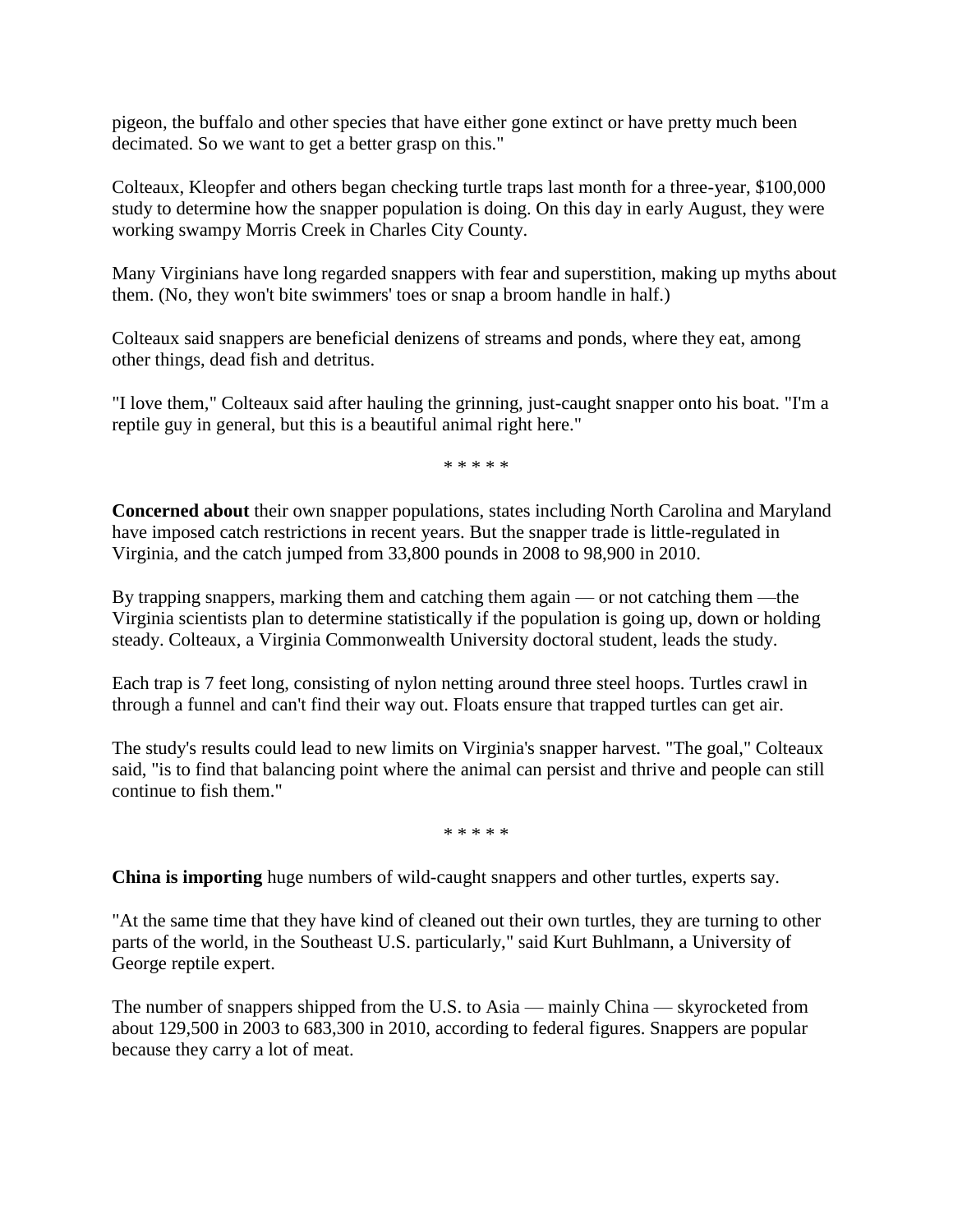Snappers' little-different ancestors survived whatever killed the dinosaurs 65 million years ago. But experts say the animals can't withstand heavy trapping because they are slow to reproduce. Snappers often don't lay eggs until they are in their teens, and most eggs are eaten by raccoons and other predators. To compensate, snappers can live for 50 years or more.

But the big, old ones — those best at reproducing — are the very ones most valued by commercial trappers.

\* \* \* \* \*

**Tommy Fletcher** of Rock Hall, Md., catches snappers from Maryland to North Carolina. He caught about 22,000 pounds during Virginia's June-through-September season last year.

"I'd say you have plenty" of snappers, Fletcher said. "How could I work away from home all summer year after year if the harvest wasn't staying consistent?"

Fletcher occasionally eats turtle pot pies, turtle soup and his favorite, fried turtle.

Fletcher can't get his wife and two children to eat it. "My wife's one of those women, if it ain't USDA-inspected, she don't want nothing to do with it. She won't eat deer or ducks or nothing."

Fletcher takes his turtles to Millington Seafood in Millington, Md., where he gets \$1 a pound for males and \$2 for females.

Females are more valuable because they are sold, as breeders, to turtle farms in Louisiana and other states, said Dave Bishel, co-owner of Millington Seafood, a major snapper buyer in the mid-Atlantic region.

Babies hatched at the farms are sent to China, where they are raised for food, Bishel said. He sells meat from males to U.S. restaurants. He said he sells few adults to China.

Concerns about snapper exports to China are overblown because most of those turtles are the farm-raised babies, Bishel said.

Still, it's a concern when lots of big females are taken from the wild to stock those turtle farms, said Bruce J. Weissgold, a U.S. Fish and Wildlife Service specialist in the international animal trade.

"To the wild population, it doesn't matter whether (the big females) are butchered or whether they are put in a farm," Weissgold said. "They are now dead to the wild population."

Bishel said snapper populations can remain healthy if states enact reasonable regulations. "I believe it's a species that can be managed."

\* \* \* \* \*